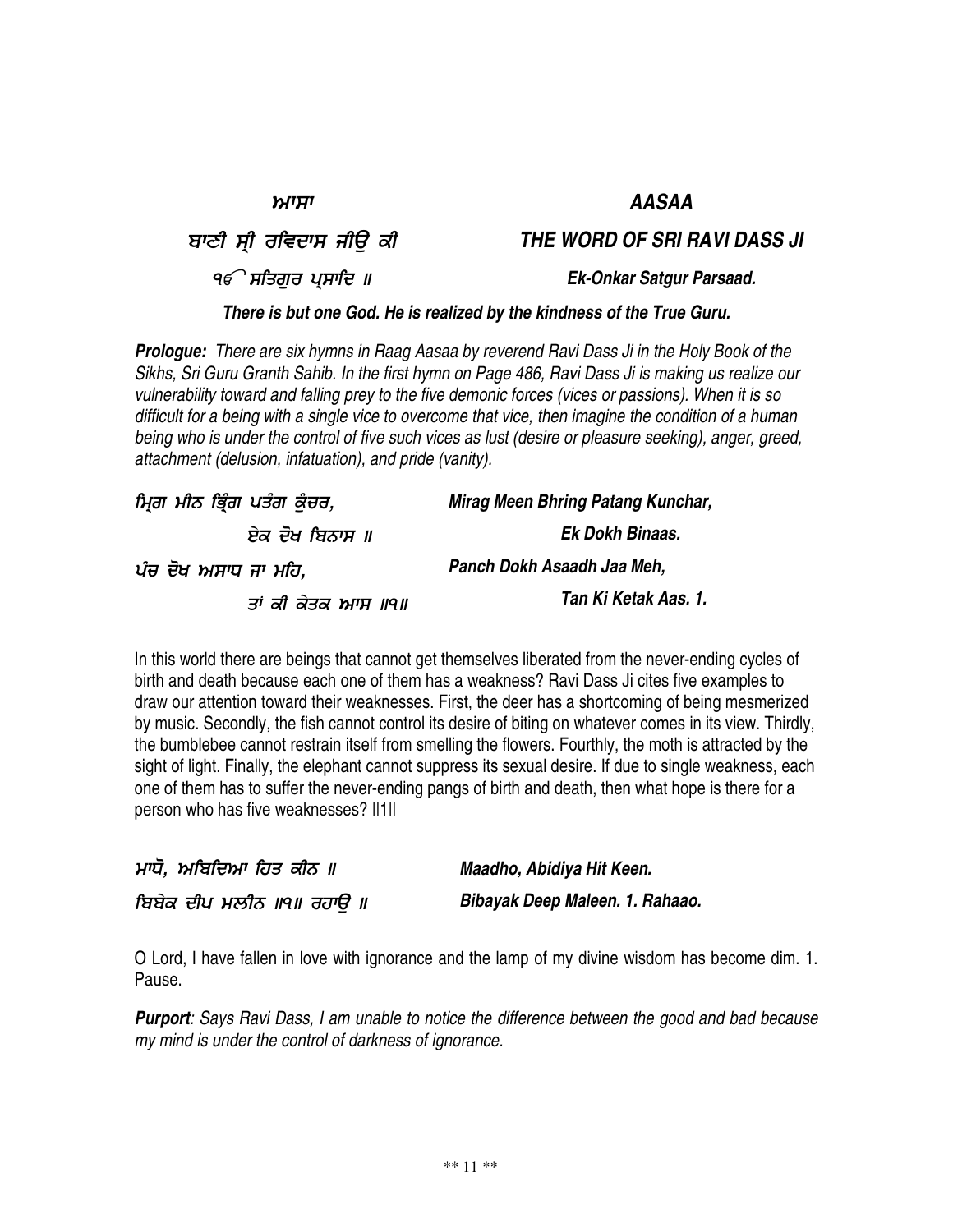| ਤਿ੍ਗਦ ਜੋਨਿ ਅਚੇਤ,   | Tregad Joni Achait,       |
|--------------------|---------------------------|
| ਸੰਭਵ ਪੰਨ ਪਾਪ ਅਸੋਚ॥ | Sunbhav Puun Paap Asoch.  |
| ਮਾਨਖਾ ਅਵਤਾਰ ਦਲਭ,   | Maanookhaa Avtaar Dulabh, |
| ਤਿਹੀ ਸੰਗਤਿ ਪੋਚ॥੨॥  | Tihi Sangat Poch. 2.      |

The animals and other creeping creatures do not possess common sense and are unable to know the difference between the good and evil. Therefore, it is natural for them to live a carefree life regardless of wickedness or virtue. However, it is only after passing through enormous difficulties, one takes birth as a human being. God has blessed human beings with perfect wisdom. Even then, we keep company with the nefarious people.  $||2||$ 

| ਜੀਅ ਜੰਤ ਜਹਾਂ ਜਹਾਂ ਲਗ, | Jeeya Jant Jahaan Jahaan Lag, |
|-----------------------|-------------------------------|
| ਕਰਮ ਕੈ ਬਸਿ ਜਾਇ ॥      | Karam Kai Bas Jaaye.          |
| ਕਾਲ ਫਾਸ ਅਬਧ ਲਾਗੇ.     | Kaal Faas Abadh Laagay,       |
| ਕਛੂ ਨ ਚਲੈ ਉਪਾਇ ॥੩॥    | Kachhu Na Chaley Upaaye. 3.   |

All beings and creatures take birth according to their past actions (karma). To fulfill one's materialistic aspirations, as if pre-ordained by the Lord, one wanders from one place to another. Even by doing so, one is still helpless because an untamable noose of spiritual death is always around one's neck and one cannot escape from it. ||3||

**Purport:** Says Ravi Dass Ji, it does not really matter whatever you do and wherever you go, your death is certain and you cannot escape it. Therefore, right now is the most opportune time for you to *pray for His forgiveness and mercy.*

| ਰਵਿਦਾਸ ਦਾਸ, ਉਦਾਸ, ਤਜੁ ਭ੍ਰਮ, | Ravi Dass Dass, Udass,            |
|-----------------------------|-----------------------------------|
| ਤਪਨ ਤਪ ਗਰ ਗਿਆਨ ॥            | Taj Bharam, Tapan Tap Gur Giyaan. |
| ਭਗਤ ਜਨ ਭੈ ਹਰਨ,              | Bhagat Jan Bhai Haran,            |
| ਪਰਮਾਨੰਦ ਕਰਹੂ ਨਿਦਾਨ ॥੪॥ ੧॥   | Parmaanand Karho Needhaan. 4. 1.  |

O Ravi Dass, the servant of the Lord, you must not only rise above the worldly desires and dispel your sorrows and doubts but also realize that penance of all penances is the spiritual wisdom bestowed upon you by the Lord. O God, Dispeller of Doubts of the devotees, kindly grant me supreme bliss as I have sought your refuge. ||4|| 1||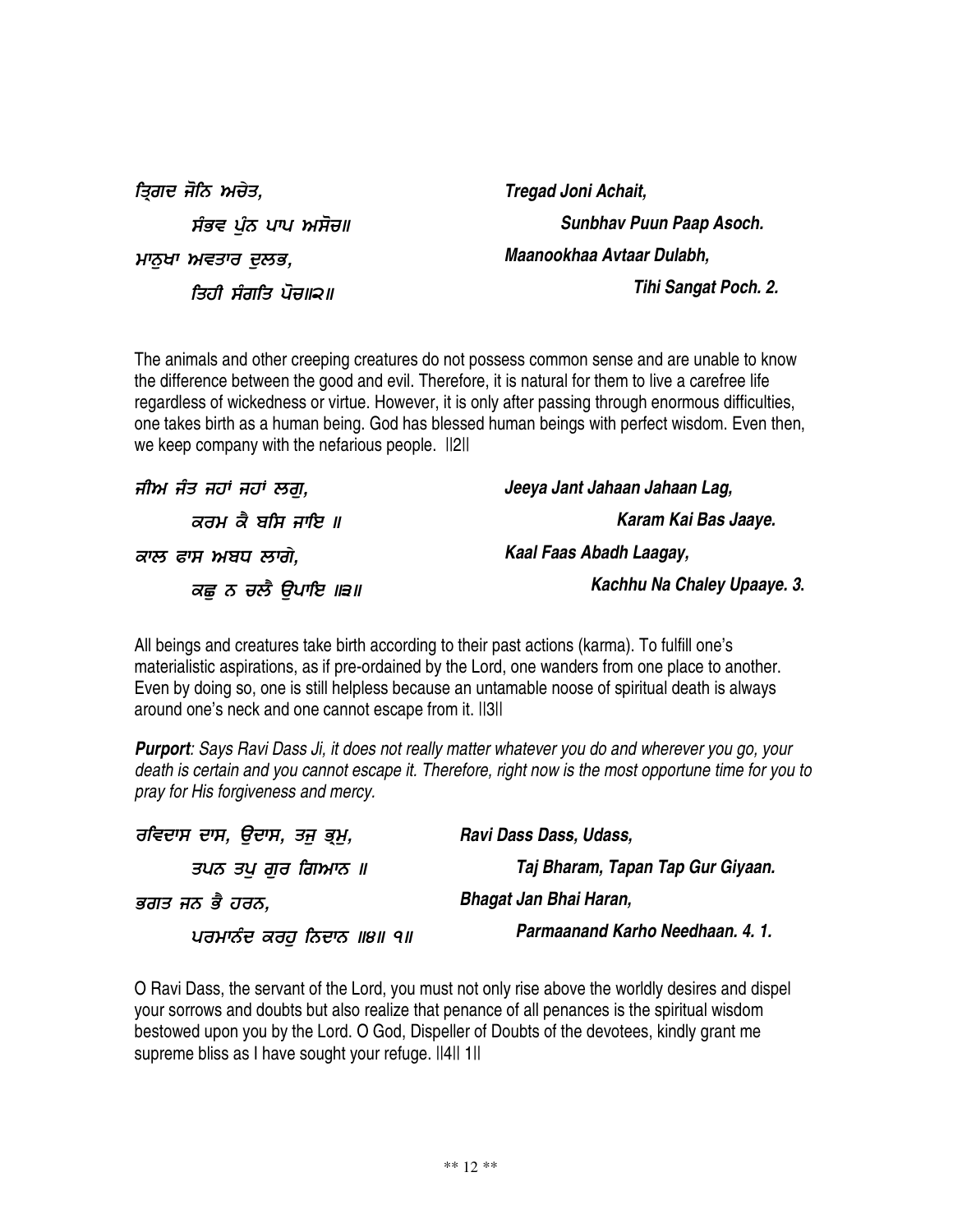### וו ידניוּמ

### *AASAA*

**Prologue:** This is the second hymn in Raag Aasaa by Ravi Dass Ji and is on Page 486 of the Holy Book, Sri Guru Granth Sahib. In this hymn Ravi Dass Ji is making a plea to the All-powerful Lord to *grant him the company of His devotees. Only in the company of God-fearing people, one can exert* control over his passions (vices), recite His Name with his tongue, hear His Name with his ears, and *see His image in all beings.*

ਸੰਤ ਤੁਝੀ ਤਨੁ, ਸੰਗਤਿ ਪ੍ਰਾਨ ॥ - '  *Satgur Giyaan Janey Sant Devaa Dev. 1. Sant Tujhy Tan, Sangat Praan.*

O my Lord, God of gods, one realizes the greatness of your devotees only when one acquires the spiritual wisdom from the Guru. It is through this realization one becomes aware of the fact that, on one hand, there is no difference between You and Your devotees, and, on the other, their company is one's breath of life. ||1||

| ਸੰਤ ਚੀ ਸੰਗਤਿ, ਸੰਤ ਕਥਾ ਰਸੂ, ਸੰਤ ਪ੍ਰੇਮ, | Sant Chee Sangat, Sant Kathaa Ras, Sant Prem, |
|---------------------------------------|-----------------------------------------------|
| ਮਾਝੈ ਦੀਜੈ, ਦੇਵਾਦੇਵ ॥੧॥ ਰਹਾੳ ॥         | Majhey Deejey, Deva Dev. 1. Rahaao.           |

O Lord, God of gods, kindly grant me the company of Your humble devotees; allow me to enjoy the sublime essence of their discourses; and gift me with the ability to love them. II1II Pause II

ਸੰਤ ਆਚਰਣ, ਸੰਤ ਚੋ ਮਾਰਗੁ, ਸੰਤ ਚ ਓਲ੍ਗ ਓਲ੍ਗਣੀ ॥੨॥ *Sant Aacharan, Sant Cho Maarag, Sant Cha Ohlag Ohlagany. 2.*

O God, bestow upon me the ways of life of Your saints (devotees); enable me to follow their footsteps; and let me clean their soiled utensils. ||2||

**Purport:** In other words, let me, at least serve those who are very fortunate to be the servants of *your saints.*

| ਅੳਰ ਇਕ ਮਾਂਗੳ ਭਗਤਿ ਚਿਤਾਂਮਣਿ ॥ | Aur Ek Maangyoon Bhagati Chintaamani. |
|------------------------------|---------------------------------------|
| ਜਣੀ ਲਖਾਵਹ ਅਸੰਤ ਪਾਪੀ ਸਣਿ ।।੩॥ | Janhy Lakhaawoh Asant Paapi Sani. 3.  |

In addition, O Lord, I beg for one more thing: Let me perform Your devotional worship because it will help fulfill all my spiritual desires. O merciful God, keep me away from the company of sinners and help me not even see the faces of ungodly persons.  $||3||$ 

| ਰਵਿਦਾਸ ਭਣੈ, ਜੋ ਜਾਣੈ ਸੋ ਜਾਣ ॥ | Ravi Dass Bhaney, Jo Janey So Janh. |
|------------------------------|-------------------------------------|
| ਸੰਤ ਅਨੰਤਹਿ ਅੰਤਰ ਨਾਹੀਂ ॥੪॥ ੨॥ | Sant Ananteh Aantar Nahi. 4. 2.     |

Ravi Dass Ji says that it does not really matter what other people think about it. As far as I am concerned, there truly is no difference between the saints and the Infinite Lord. ||4|| 2||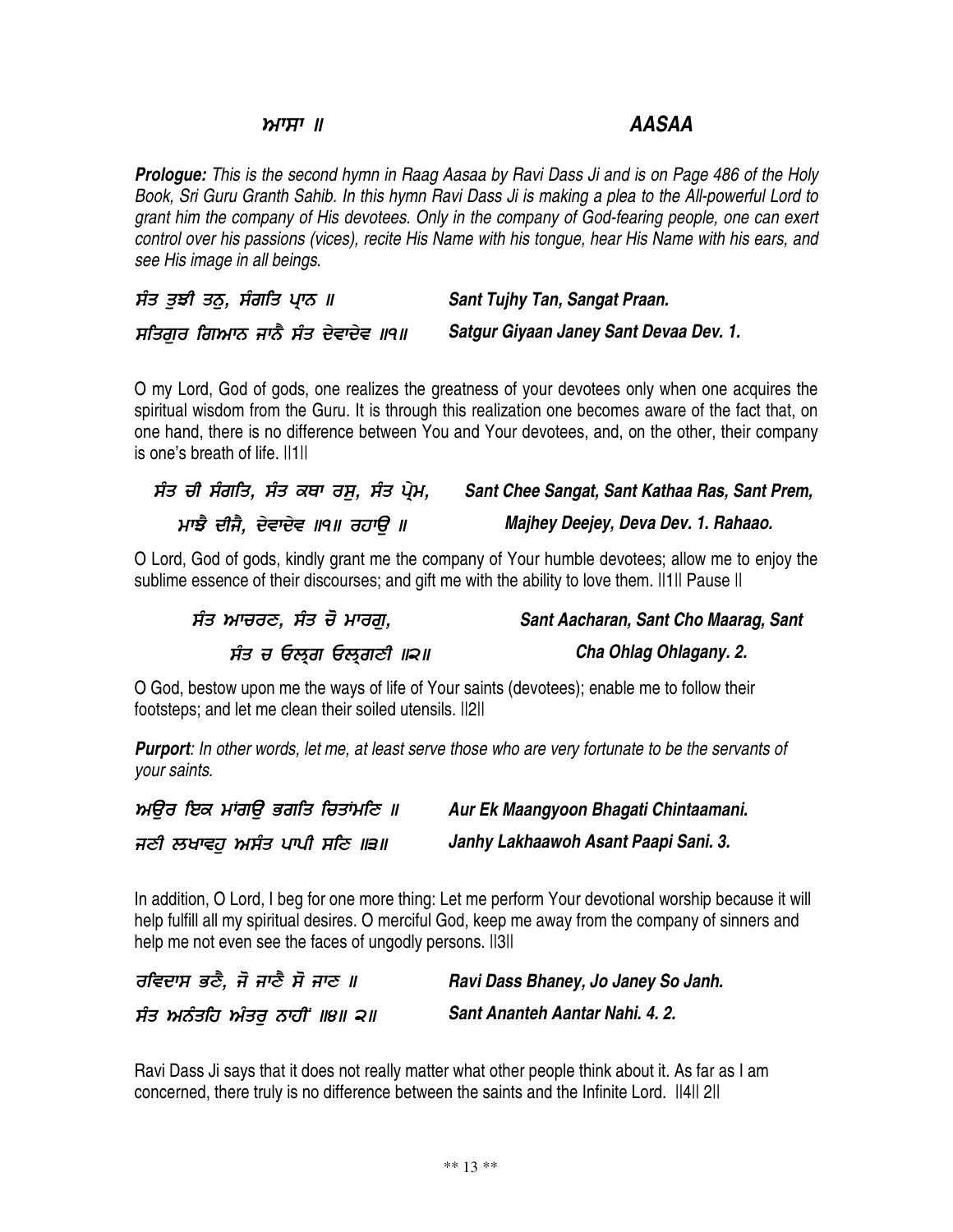### וו ידניוּמ

## *AASAA*

**Prologue:** This is the third hymn in Raag Aasaa by Ravi Dass Ji and is on Page 486 of the Holy Book, Sri Guru Granth Sahib. In this hymn Ravi Dass Ji says that one should not be labeled as lowly *person upon the basis of one's birth, may it be in an untouchable family. Consider that person as truly lowest of the low who does not perform the unconditional service of the Lord.*

| ਤਮ ਚੰਦਨ ਹਮ ਇਰੰਡ ਬਾਪਰੇ, | Tum Chandan Ham Eerind Baapuray, |
|------------------------|----------------------------------|
| ਸੰਗਿ ਤਮਾਰੇ ਬਾਸਾ ॥      | Sang Tumhaaray Baasaa.           |
| ਨੀਚ ਰੁਖ ਤੇ ਉਚ ਭਏ ਹੈਂ,  | Neech Rukh Tay Ooch Bhaye Hain,  |
| ਗੰਧ ਸਗੰਧ ਨਿਵਾਸਾ ॥੧॥    | Gandh Sugandh Niwaasaa. 1.       |

O God, if You as a sandalwood tree with exquisite fragrance, then I am like a castor-oil plant. However, with Your kindness, I have found a place to dwell close to You. For this reason, Your exquisite fragrance now permeates through me and I feel highly exalted from an otherwise lowly being (plant). ||1||

| ਮਾਧੳ, ਸਤ ਸੰਗਤਿ ਸਰਨਿ ਤਮਾਰੀ ॥   | Maadhayo, Sat Sangat Saran Tumhaary. |
|-------------------------------|--------------------------------------|
| ਹਮ ਅਉਗਨ ਤੁਮ ਉਪਕਾਰੀ ॥੧॥ ਰਹਾਉ ॥ | Ham Aougan Tum Upkaary. 1. Rahaao.   |

O Lord, I seek that sanctuary where I can find the company of Your saints. Once there, please do not let me leave that sanctum. I am a worthless person and am easily swayed to perform misdeeds. O Lord, direct me toward a righteous path because You are the Most Benevolent One. ||1|| Pause ||

| ਤੁਮ ਮਖਤੁਲ ਸੁਪੇਦ ਸਪੀਅਲ,   | <b>Tum Makhtool Supaid Sapiyal,</b> |
|--------------------------|-------------------------------------|
| ਹਮ ਬਪਰੇ ਜਸ ਕੀਰਾ ॥        | Ham Bapuray Jas Keeraa.             |
| ਸਤ ਸੰਗਤਿ ਮਿਲਿ ਰਹੀਐ ਮਾਧੳ, | Sat Sangat Mil Raheeye Maadhyo,     |
| ਜੈਸੇ ਮਧਪ ਮਖੀਰਾ ॥੨॥       | Jaisay Madhup Makheeraa. 2.         |

O Lord, You are like the beautiful threads of white and yellow silk while I am like the silkworm who leaves its silky case and dies. However, owing to Your generosity, even a silkworm is capable of weaving a silky cocoon. O Lord, have mercy upon me and let me take pleasure from the kinship of Your saints just as the bees derive infinite pleasure from honey. Il 2ll

| ਜਾਤੀ ਓਛਾ, ਪਾਤੀ ਓਛਾ,     | Jaaty Ochhaa, Paaty Ochhaa,   |
|-------------------------|-------------------------------|
| ਓਛਾ ਜਨਮ ਹਮਾਰਾ ॥         | Occhaa Janam Hamaraa.         |
| ਰਾਜਾ ਰਾਮ ਕੀ ਸੇਵ ਨ ਕੀਨੀ, | Raajaa Raam Kie Sev Na Kinhy, |
| ਕਹਿ ਰਵਿਦਾਸ ਚਮਾਰਾ ॥੩॥ ੩॥ | Keh Ravi Dass Chamaraa. 3.3.  |

Ravi Dass Ji says that, in the eyes of the world, I am born in the lowest of the low family, my ancestors belong to an untouchable class, and my social status is low as well. However, O Lord, I will remain absolutely low if I did not completely surrender myself to You and did not perform Your service unconditionally. Il 3ll 3ll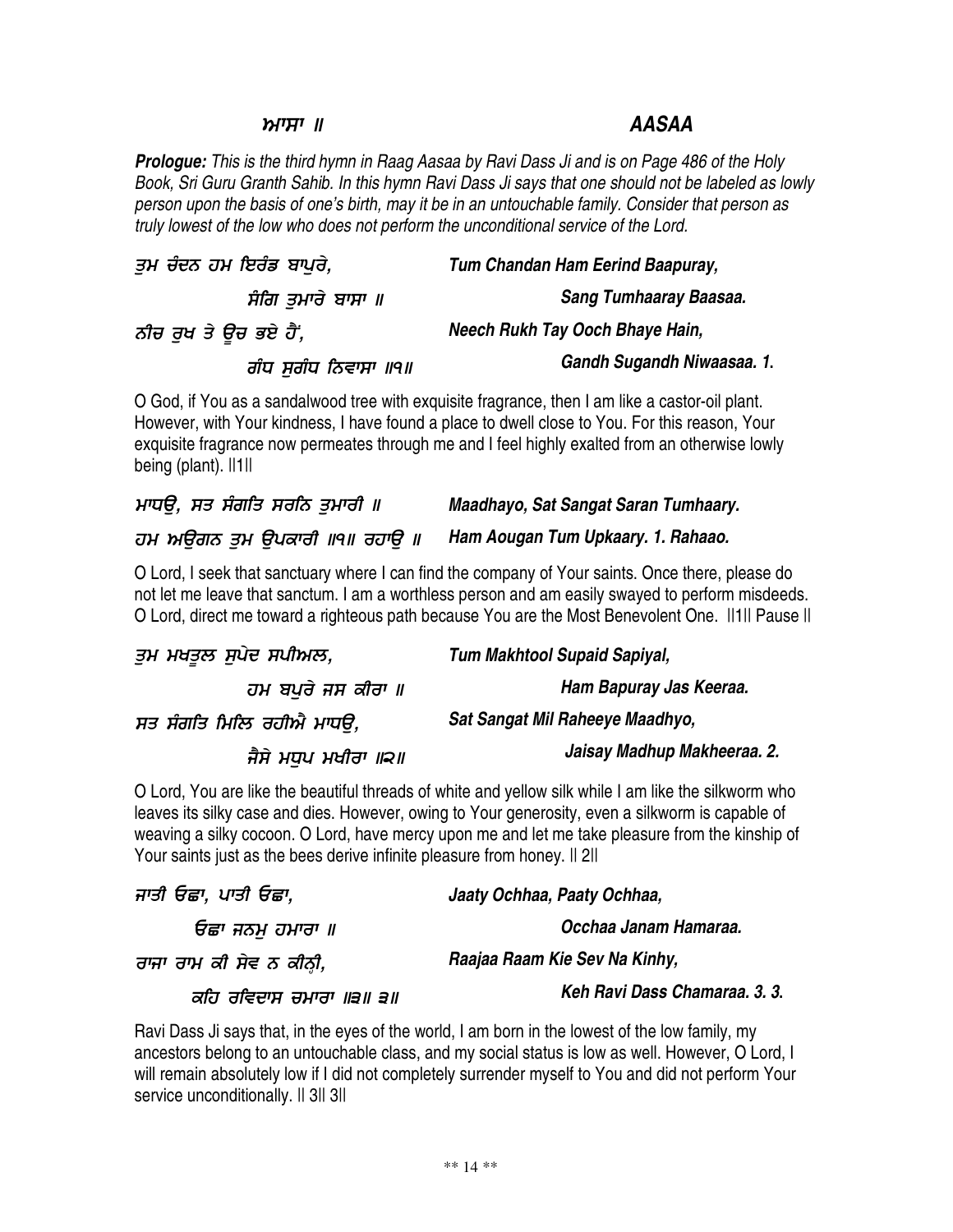#### וו ידניו או *AASAA*

**Prologue:** This is the fourth hymn in Raag Aasaa by Ravi Sass Ji and it begins on Page 486 and continues on Page 487 of the Holy Book, Sri Guru Granth Sahib. In this hymn Ravi Dass Ji says that when a person is truly absorbed in the Name of the Lord, his mind attains a stable state. In that *state, the pleasures and sorrows do not influence the behavior of such a person in any way.*

| ਕਹਾ ਭਇਓ, <u>ਜ</u> ਤਨੁ ਭਇਓ ਛਿਨੁ ਛਿਨੁ ॥ | Kahaa Bhaiyo, Ju Tann Bhaiyo Chhin Chhin. |
|---------------------------------------|-------------------------------------------|
| ਪ੍ਰੇਮ ਜਾਇ, ਤਉ ਡਰਪੈ ਤੇਰੋ ਜਨੁ ॥੧॥       | Prem Jaye, Tao Darpey Tairo Jann. 1.      |

Since I have found my true Lord, it does not matter now if my entire body is cut into pieces bit by bit. (In short, I am not afraid of dying as long as I am in love with God.) In fact, what I am really afraid of is that I may not stop worshipping the Lord. I1II

| ਤਝਹਿ ਚਰਨ ਅਰਬਿੰਦ ਭਵਨ ਮਨ ॥  | Tujhay Charan Arbind Bhawan Mann.   |
|---------------------------|-------------------------------------|
| ਪਾਨ ਕਰਤ ਪਾਇਓ ਰਾਮਈਆ ਧਨ ॥੧॥ | Paan Karat Paaiyo Raamaiya Dhann.1. |
| ਰਹਾੳ ॥                    | Rahao.                              |

O my Most Gracious Lord, my mind has found a home in Your lotus-like beautiful Feet. There I have savored the elixir of life and obtained the treasure of Your exquisite Name. II1II Pause II

| ਸੰਪਤਿ ਬਿਪਤਿ ਪਟਲ ਮਾਇਆ ਧਨ ॥    | Sampati Bipati Patal Maayaa Dhan.  |
|------------------------------|------------------------------------|
| ਤਾ ਮਹਿ ਮਗਨ ਹੋਤ ਨ ਤੇਰੋ ਜਨ ॥੨॥ | Ta Meh Magan Hoyt Na Tairo Jan. 2. |

Prosperity, misfortune, and property are mere disguises of Maya (the worldly illusions). The whole world is being blinded by such a materialistic trivia. However, O Lord, You have made me realized the truth. It is for this reason, Your humble servant is not enthralled by them. ||2||

| ਪ੍ਰੇਮ ਕੀ ਜੇਵਰੀ ਬਾਂਧਿਓ ਤੇਰੋ ਜਨ ॥ | Prem Ki Jaywary Baandhiyo Tairo Jann.  |
|---------------------------------|----------------------------------------|
| ਕਹਿ ਰਵਿਦਾਸ ਛਟਿਬੋ ਕਵਨ ਗਨ ॥੩॥ ੪॥  | Keh Ravi Dass Chhutibo Kawan Gun. 3.4. |

Ravi Dass Ji says that Your obedient servant is bound by the fiber of Your love and what benefit can be derived by escaping from it? ||3|| 4||

**Purport:** Essentially, Ravi Dass Ji says, since I have established a union with the Almighty God, now *there is nothing in the world that can sever that relationship and even death cannot keep me away from my Lord. After death my soul will rest in peace at His feet.*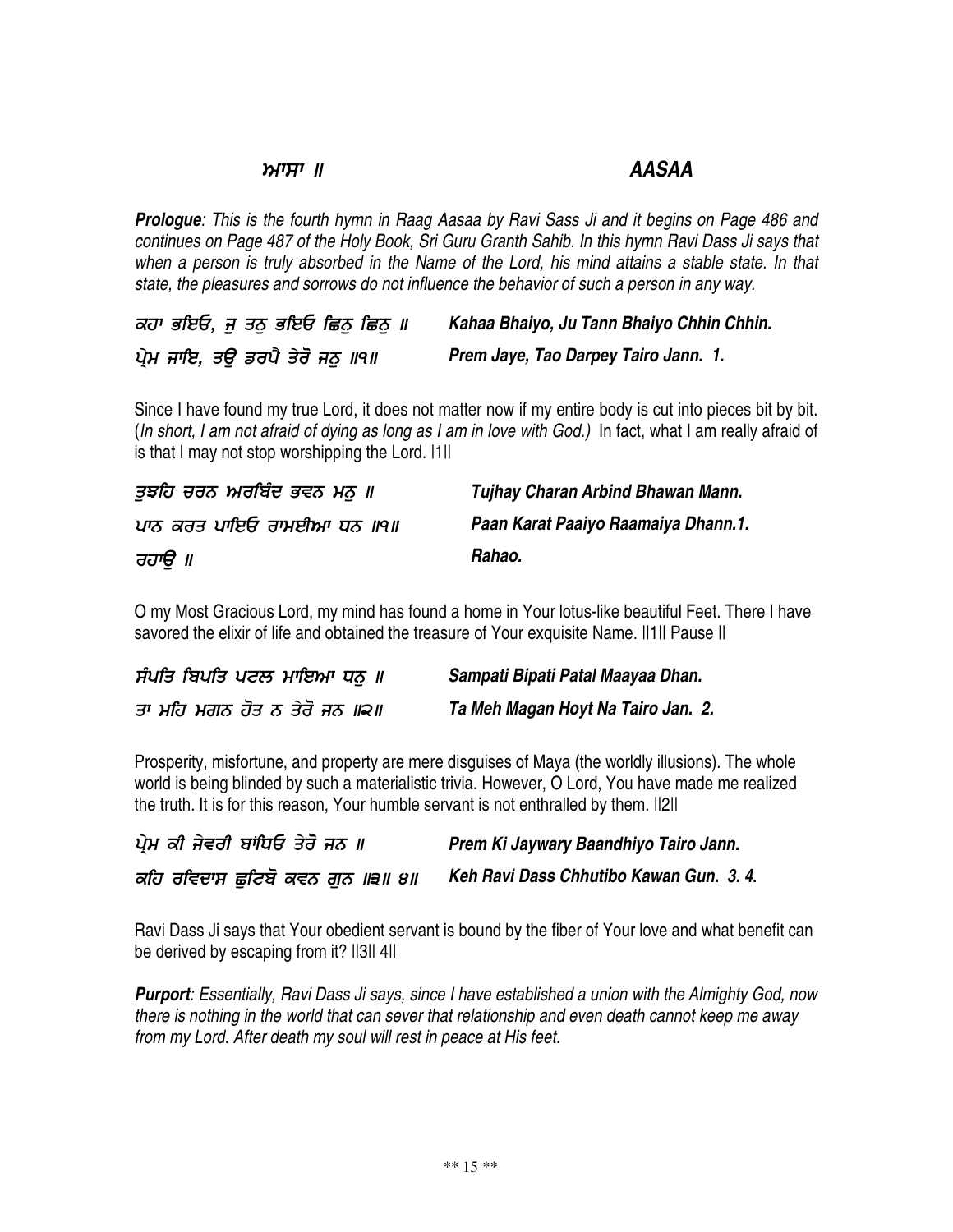### וו ידניוא

# *AASAA*

**Prologue:** This is the fifth hymn in Raag Aasaa by Ravi Dass Ji and is on Page 487 of the Holy *Book, Sri Guru Granth Sahib. In this hymn Ravi Dass Ji says that a person who meditates regularly* on the Name of the Lord is spared from the pain and suffering associated with the cycle of birth and *death. By concentrating upon the Lord's Name and singing His Glorious Praises, even the lowest of the lowly person attains salvation.*

| ਹਰਿ ਹਰਿ, ਹਰਿ ਹਰਿ, ਹਰਿ ਹਰਿ ਹਰੇ ॥ | Har Har, Har Har, Har Har Haray.       |
|---------------------------------|----------------------------------------|
| ਹਰਿ ਸਿਮਰਤ, ਜਨ ਗਏ ਨਿਸਤਰਿ ਤਰੇ ॥੧॥ | Har Simrat, Jann Gaye Nistar Taray. 1. |
| ਰਹਾੳ ॥                          | Rahaao.                                |

Only by meditating time and again upon the Name of the Lord, one can get across the terrible worldocean and find salvation. |1|| Pause ||

| ਹਰਿ ਕੇ ਨਾਮ ਕਬੀਰ ੳਜਾਗਰ ॥  | Har Kay Naam Kabeer Ujaagar.     |
|--------------------------|----------------------------------|
| ਜਨਮ ਜਨਮ ਕੇ ਕਾਟੇ ਕਾਗਰ ॥੧॥ | Janam Janam Kay Katay Kaagar. 1. |

Kabir became famous and got respect in the whole world because he meditated regularly upon the Lord's Name. Thus, he was able to put a seal on all records of his past actions. 1.

*Purport: According to Hindu philosophy, invisible angels, known as Chitra Guptas, keep a running record of a person's deeds and misdeeds. Based upon these records, the angel of justice sends the* soul either to heaven or hell. Ravi Dass Ji says that by virtue of the fact that Kabir was in love with *God, the ledger kept by these angels was sealed forever.*

| ਨਿਮਤ, ਨਾਮਦੇਉ ਦੁਧੁ ਪੀਆਇਆ ॥   | Nimat, Naam Dev Doodh Piaayaa.      |
|-----------------------------|-------------------------------------|
| ਤੳ ਜਗ ਜਨਮ ਸੰਕਟ ਨਹੀਂ ਆਇਆ ॥੨॥ | Tao Jag Janam Sankat Nahi Aayaa. 2. |

In Hindu holy books, there is a story about Nam Dev Ji. It is said that he offered milk to a stone considering it to be God. Due to his undaunted belief in the Lord, the stone drank the milk. Ravi Dass Ji says that it is because of his love for God that he did not reincarnate, and thereby did not suffer the brunt of pains of birth and death. ||2||

| ਜਨ ਰਵਿਦਾਸ ਰਾਮ ਰੰਗਿ ਰਾਤਾ ॥ | Jann Ravi Dass Raam Rang Raataa. |
|---------------------------|----------------------------------|
|---------------------------|----------------------------------|

/  #/
\* 4 *Eeyoon, Gur Parsaad Narak Nahi Jaataa. 3. 5.*

God's servant, Ravi Dass is also imbued with the Lord's Love. Due to this unconditional love and by God's Grace, he shall not be bound to hell. || 3|| 5||

*Purport: A true devotee of the Lord is always absorbed in celebrating the Glorious praises of the Lord. He willingly obeys the Lord's Commands and accepts everything good or bad, Happiness or* sadness, and pain or pleasure as the Lord's Gifts. He is neither afraid of hell nor he aspires for *heaven. He simply rejoices the Will of the Lord.*